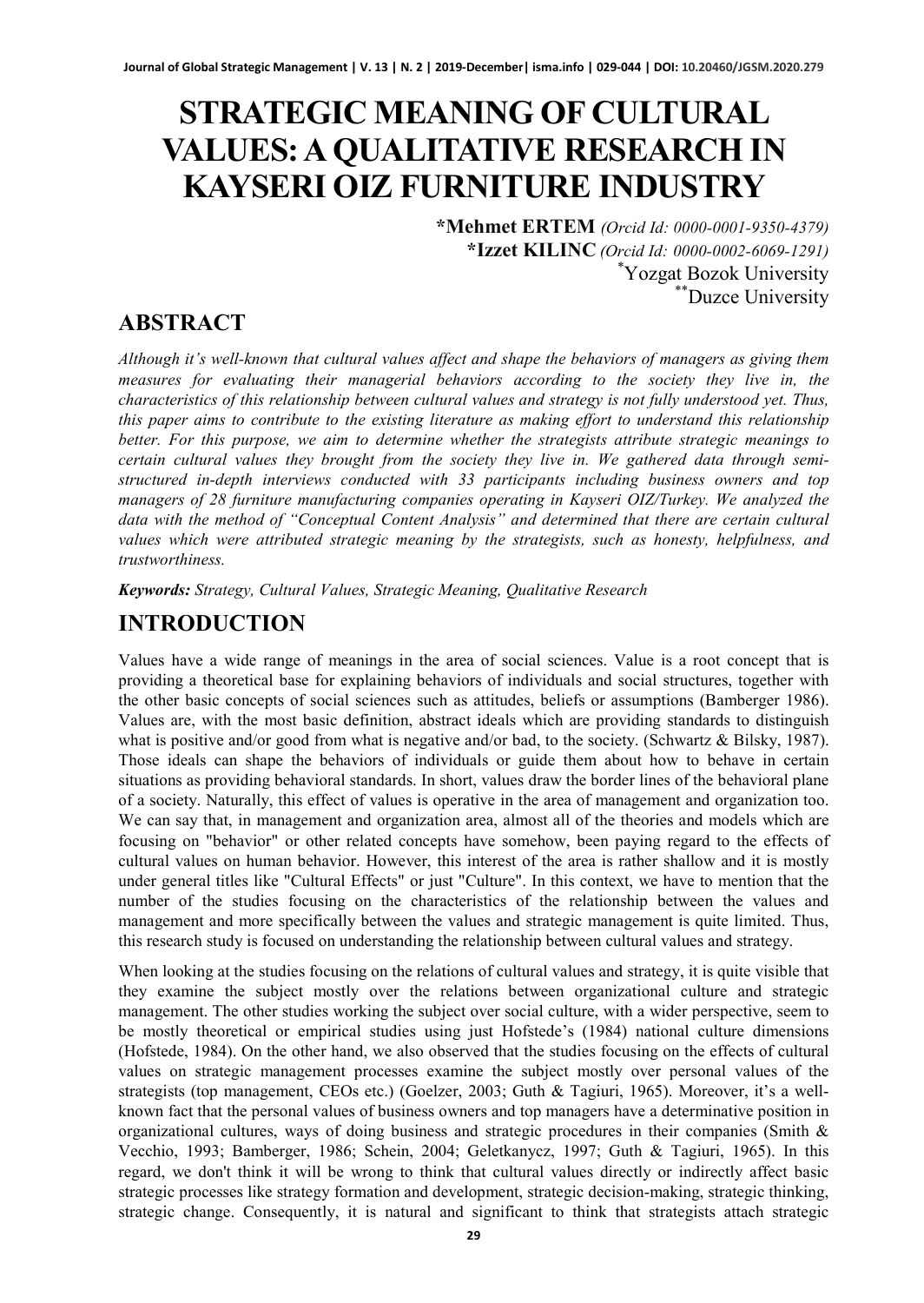meanings to the values they acquired from the society they live in. We also consider it valuable, from the aspect of the strategic management area, to make an effort to determine and understand which specific strategic meanings are attached to which specific cultural values.

#### **WHAT IS STRATEGY IN THE CONTEXT OF CULTURE**

Strategy is one of the multi-defined or not clearly defined concepts of social sciences. In the area of management and organization, the question "What is or isn't strategy?" is one of the basic questions which have been shaping the strategy schools ruling today's strategic management area (Mantere, 2013). Strategy is generally described in strategic management books as the following definition (Johnson, Scholes, & Whittington, 2009):

*"Strategy is the direction and scope of an organization over the long-term: which achieves advantage for the organization through its configuration of resources within a challenging environment, to meet the needs of markets and to fulfil stakeholder expectations."*

As emphasized in the definition, strategy which is taking organization's and its shareholders' needs in the center, aims to obtain a competitive advantage through effectively using organization's resources and competencies in order to sustain its presence in long-term.

When looking at the schools of strategy, we can see that deeper and more sophisticated definitions take the place of shallow and general definitions of strategy. Mintzberg's (1979) ten different schools of strategy can be listed as follows (Mintzberg, 1979):

- The Design School
- The Planning School
- The Positioning School
- The Entrepreneurial School
- The Cognitive School
- The Learning School
- The Power School
- The Cultural School
- The Environmental School
- The Configuration School

Two of the most important schools of strategy are The Planning and The Learning schools. Because one of the most fundamental debates in the field of strategic management takes place between these two schools. This debate is about whether strategy is a deliberately formed plan or a course of action that is being spontaneously developed and can only be observed in the future after it occurred (Mintzberg, 1985). In fact, this debate is based on the attempts of answering one important question: "What is strategy?". This is an essential question for this study, which is mentioning "Strategic Meaning" in its main title. Because we can't decide what is "strategic meaning" and thus, whether a strategic meaning is attributed to a cultural value or not, without defining the terms of "strategy" and "strategic". In this context, we will try to examine different strategy definitions coming from different schools of strategy for being able to determine the main lines of "Strategic Meaning".

As stated earlier, there are many ideas and definitions about what strategy really is and how it operates. For example, the schools of design and planning see strategy as a process of intelligent design and planning in a controlled and formal manner (Ansoff, 1957). On the other hand, the Positioning School (Porter, 1998), which basically does not reject the assumptions of the school of design and planning, defines an area (the industry) in which the basic elements that are effective in the strategy formation process take place and it defines strategy as determining the right position for the organization in this area. The Entrepreneurial School, which has a different point of view from these schools, considers the strategy as a general direction that exists in the personal mind sets of entrepreneurs/leaders and it is being shaped according to their own experiences and intuitions (Schumpeter, 1934). Another view which evaluates strategy depending on the leader is the Cognitive School of Strategy. The difference between this school and the Entrepreneurial School is that it evaluates the strategy based on the cognitive aspect of the leader's mind, not the leader's subjective qualities like intuitions and experience. The Cognitive School considers the strategy as a concept developing over the elements of the leader's cognition, such as schemas, maps, perceptions, and interpretations. The Learning School, which evaluates strategy from another point of view, considers the leader of an organization as the organizer of strategy formation and implementation processes. The learning school sees the strategy as a natural result of an unintended (not planned), spontaneous learning process that encompasses the whole organization (Mintzberg, 1979). In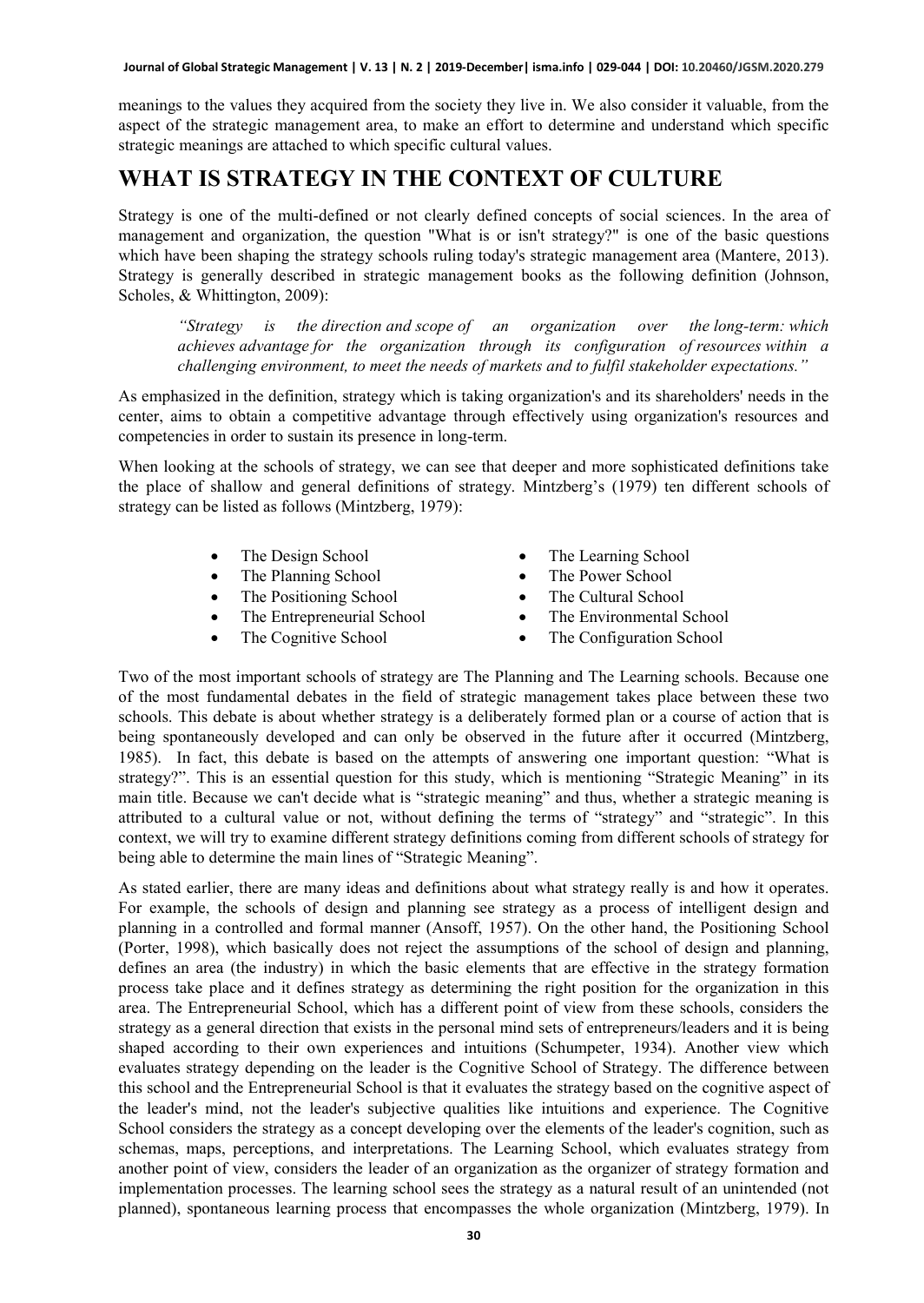#### **Journal of Global Strategic Management | V. 13 | N. 2 | 2019-December| isma.info | 029-044 | DOI: 10.20460/JGSM.2020.279**

this mechanism, organizations experience a variety of situations that require strategic decisions throughout their life cycle, and they become more prepared for further strategic decision situations coming in their future business lives as learning from the results of these strategic decision situations they experienced. As another approach, the Power School considers strategy as a persuasion and bargain process which is being shaped by the power-oriented political relations that occur inside and outside the organization (Pfeffer & Salancik, 1978; Hickson & Hinnings, 1971). The environmental school, on the other hand, considers the organization's environment as the leading factor of its strategy-making processes. According to this approach, organizations make their strategies in order to accord with their environments (Selznick, 1957; Hannan & Freeman, 1977). The configuration school relates the strategy to the different structural phases that organizations go through in their life courses. (Miller & P.H.Friesen, 1980). The last and most important (for this study) school of strategy is the cultural school. This school focuses on the relations of culture and strategy. The cultural school, which regards strategy as a shared view that is based on the common values and beliefs within the organization (Hedberg & Jonsson, 1977), considers the process of bringing a strategy into existence as a process of social interaction.

According to the previous definitions and approaches trying to explain strategy and different strategic processes, we can say that strategy is a decision process which is related to both internal and external environments of an organization and this process aims to align with the environment through allocating and using the organization's own resources and competencies, in an effective and productive manner. For organizations, the desired outcome of this decision is gaining a sustainable competitive advantage over their rivals and by this means, granting to conduct their presence in the long-run. In short, a strategy is a process and as a result of this process, top managers/strategists mostly face a "strategic" decision situation. Scholes and Whittington (2009) list the characteristics of a strategic decision situation as follows: (Johnson, Scholes, & Whittington, 2009, p. 2-3):

- It relates to the long-term orientations of organizations.
- It relates to gaining competitive advantage.
- It relates to aligning with the business environment.
- It is about the resources and competencies of the organization.
- It relates to the values and expectations of the people (employees, customers, suppliers etc.) inside and outside the organization.

All the characteristics of the strategic decision processes mentioned above aim to sustain an organization's long-term presence through gaining and sustaining competitive advantage. The last one of these characteristics and the cultural school of strategy we mentioned before, constitute an intersection point in between strategy (strategic decisions) and culture. As a result, we think that talking about the values and expectations of people inside and outside the organization can be considered as a direct reference to culture and cultural values.

#### **Cultural Values and Strategists**

Culture, which can be defined as a key concept for social sciences like sociology, anthropology, psychology, and social psychology, has started to attract the attention of the management and organization field at the end of 70's and since then a wide body of literature has been formed under the title of "Organizational Culture" (Lewis, 1996-a; Lewis, 1996-b). The etymological roots of the word "culture" come from the Latin word of "Cultura". On the other hand, Morgan (1986) refers to the idea that the word culture is related to the word "to cultivate" in order to emphasize the cultivable characteristics of culture (Morgan, 1986, 609).

Although culture is one of the most basic concepts in social sciences, it is far from having a single definition that everyone agrees about. There are many different definitions of culture. For example, Geertz (1973) defines culture as a pattern of meanings which comes from history and embodied in symbols. According to him, culture is a body of concepts that is inherited from the previous generations and individuals reflect this body of shared concepts in different symbolic forms like communicating, developing their knowledge about life and shaping their attitudes toward life (Geertz, 1973; Morgan,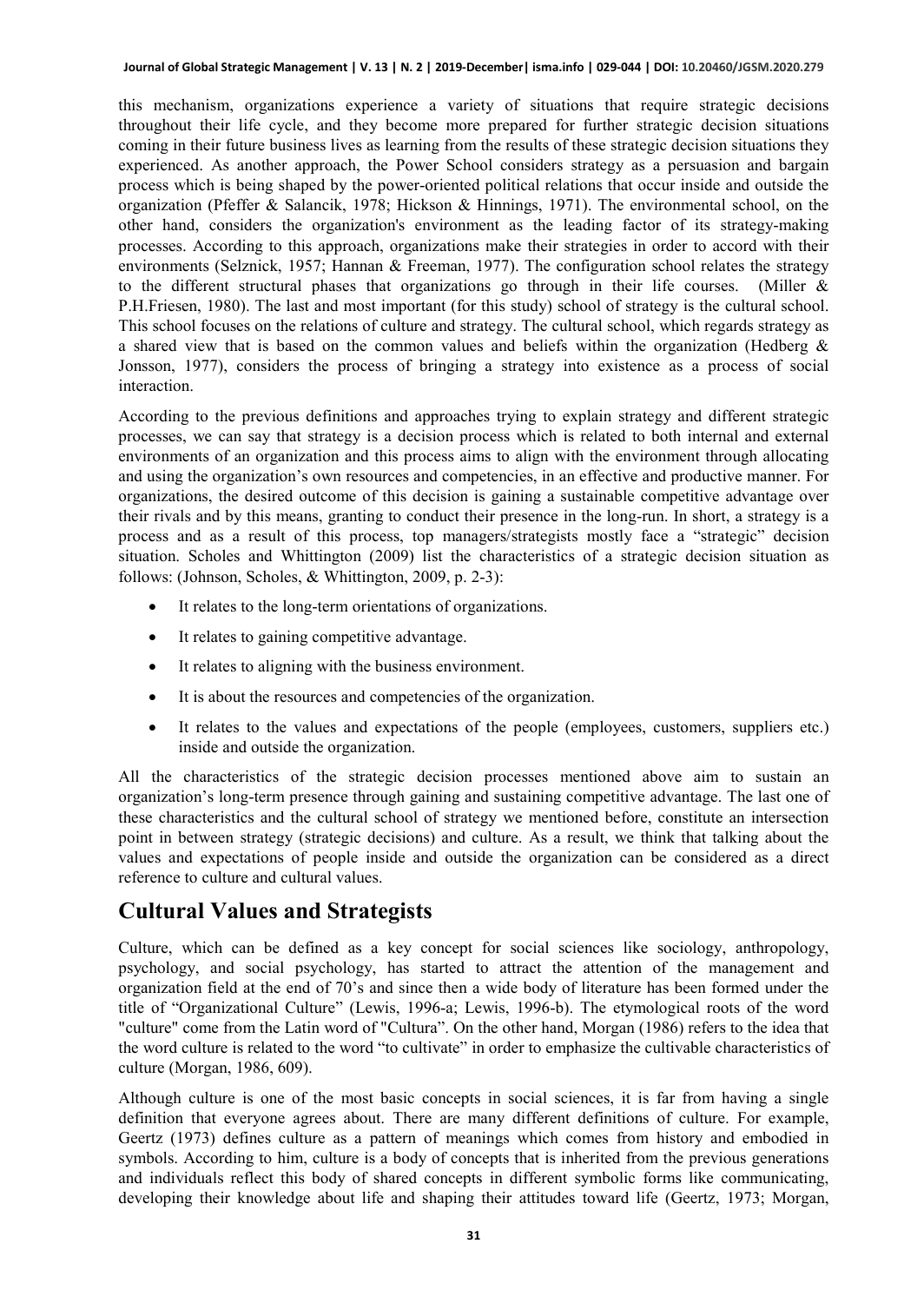1986). Hofstede (1984), defines culture as a mental program that distinguishes the members of a society or a group from the others. For him, culture consists of established thinking patterns that take place in people's minds and it keeps passing on from generation to generation. These shared patterns of thinking become evident in the institutions and tangible products of societies (Hofstede, 1984, p. 82). On the other hand, Pettigrew (1979), who construes culture in terms of values and beliefs, defines the concept as "a system of open and collective values that exist in a particular group at a given time that helps people in the society to understand their own situation". Moreover, this system of values has a dominant effect on the behaviors of the people who are embracing it. (Pettigrew, 1979, p. 574-577). One of the common features of these definitions is the emphasis on "shared values" (Golden, 1992, p. 2).

The values take place in the middle layer(s) of the multi-layered structure of culture (Schein, 2004). Because of this position in the cultural structure, they seem to be one of the most easily observable components of culture and yet they provide sufficient information for observers about the depths of the phenomenon. Values also form the core of culture along with other shared elements like norms and basic assumptions. According to the related literature, the values can be described as concepts or beliefs which (a) are related to the desired final states or behaviors, (b) exceed specific situations and incidents, (c) guide the selection and evaluation of behaviors and events, (d) can be sorted by their relative importances (Schwartz & Bilsky, 1987, p. 55).

The individuals who adopted a culture, take and internalize the values which reside in the core of that culture through their own psychological processes. Those internalized values shape and determine the behaviors of these individuals (Kroeber & Kluckhohn, 1952). In other words, the cultural values that are owned by a society shape the behaviors of that society's members through the value judgments that are based on these cultural values. These value judgments determine behavioral borderlines like good-bad, beautiful-ugly or right-wrong behaviors (Schwartz & Bilsky, 1987; Kroeber & Kluckhohn, 1952). Behind these borders lies an area of culturally which we can define as a "Safe Behavioral Zone". For members of a certain society, staying in this zone with their behaviors means gaining the approval and acceptance of the society and staying out of it can cause them to be or to feel excluded from it. On the other hand, the individuals stepping out of the safe zone may experience some negative outputs like a real-ideal conflict (such as Horney's (1994) "Real-Ideal Personality" conflict (Horney, 1994)) in their personal psychologies, because staying in the borders means to comply with the moral or cultural values they accepted and labeled as "good and ideal" and staying out of the borders would mean showing behaviors, in their personal reality, which are not good or ideal and this inner conflict can cause pain (Ertem & Kılınç, 2017; Horney, 1994). Individuals can decide to consider the cultural values important and stay in this safe zone for two different reasons. Firstly, they may be willing to avoid possible negative outcomes (such as being excluded from the society) or to obtain possible positive outcomes (such as gaining the society's acceptance) as caring about the cultural values (Instrumental Value (Bradley, 1998)). For an individual, behaving in this fashion refers to adopting the instrumental value of cultural values. Secondly, individuals can decide to stay in the safe zone just because they believe that those cultural values are valuable in themselves (Intrinsic Value (Harman, 1967: 796)) without any instrumental value.

On the other hand, it is a well-known fact that the personal value set of a top-level manager significantly affects the way he/she do business (Guth & Tagiuri, 1965; Franwick, Ward, Hutt, & Reingen, 1994; Bamberger, 1986; Watson, 2003). This effect can reveal itself in on different grounds such as leadership styles, organizational activities and strategic or tactic decision processes (Bock, Opsahl, George, & Gann, 2011; Bettenhausen & Murnighan, 1985; Watson, 2003). At this point, we have to say that the business owners and top-level managers are social individuals and their personal values have been shaped under the effects of their own society's cultural values, beliefs and basic assumptions (Schein, 2004).

The concepts of culture and strategy often come across in several studies, in the field of strategic management. For instance, one of the ten strategy schools of Mintzberg (1979) takes the name "Cultural School" and mentions that strategy is almost merely culture (Mintzberg, 1979). On the other hand, Barney (1986) claims that culture has a significant role in gaining and sustaining competitive advantage as an organizational resource (Barney, 1986). According to Weick (1979), some definitions of (organizational) culture and strategy are quite similar to each other so that you can even write these words in each other's place in their definitions and nobody can tell the difference (Weick, 1979). However, this close relationship in the literature is valid for only the relationship of organizational culture and strategy. When it comes to the relationship between strategic management and social culture (the wider meaning of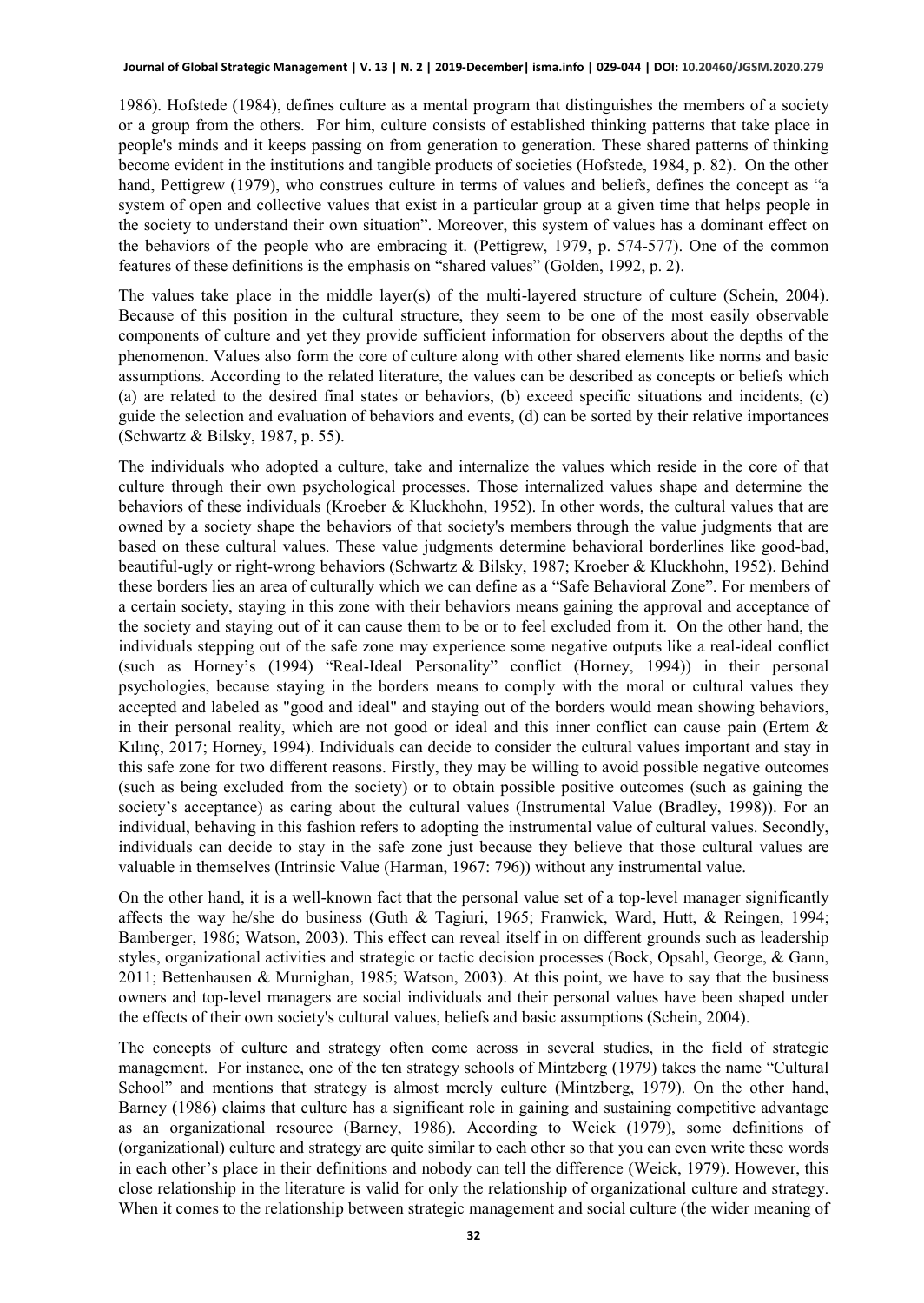culture containing organizational culture too), it is difficult to find numerous studies focusing on this relationship in the literature.

Schein (2004) points out that the cultural values and beliefs of an organization's founder adopted from his/her own society, is the initiator of that organization's culture (Schein, 2004). Therefore, we can say that the cultural values and beliefs of business owners and top managers directly and/or indirectly affect their ways of doing business such as conducting interpersonal relations, strategic thinking, and performing managerial practices. (Badr, Gray, & Kedia, 1982; Franwick, Ward, Hutt, & Reingen, 1994; Bock, Opsahl, George, & Gann, 2011; Bamberger, 1986). When we look at the few studies focusing on the relationship between culture and strategy, we can easily see that they examined the subject under two main limitations. The first limitation is narrowing the meaning range of the concept culture down to the organizational culture (Giberson, ve diğerleri, 2009; Smith & Vecchio, 1993). Secondly, even if they do not limit their perspective with looking only to organizational culture, they study the subject with merely Hofstede's (1994) "Dimensions of National Cultures" scale and they adopt quantitative methods only (Geletkanycz, 1997; Martinsons & Westwood, 1997; Lu, Rose, & Blodgett, 1999; Harris & Ghauri, 2000). We think that studying this subject under such limitations is an obstacle to understand it better and deeper. The reason for this is focusing only on organizational culture and values, makes it almost impossible to understand how social culture and values, which are also the roots of the organizational culture and values too (Cole, 1959; Weick, 1979), relate to the strategy and strategists. In this sense, during the next part of the study; we will try to understand, through interpreting qualitative research data, that what kind of strategic meanings the strategists attribute to which values they adopted from the culture of the society they live in.

# **RESEARCH METHODOLOGY**

This research study has an interpretive and qualitative point of view which is in line with the subject and the aims of the study. In this context, the conceptual content analysis method has been used as the main research method. The population of the research consists of the business owners and top managers of (more than) 500 companies operating in Kayseri Organized Industrial Zone (OIZ) - Furniture Industry. The sampling method of the study can be characterized as "Snowball Sampling" which is one of the judgmental sampling methods.

We gathered data from 28 different companies and we judgmentally classified them as small (Employees  $\leq$  100), medium (100 – 200 Employees) and large (Employees  $\geq$  100) companies. According to this classification, we gathered the data from 4 large, 13 medium and 11 small companies. We interviewed 33 business owners and top managers during the field research period (04.11.2015-30.12.2015) and each of the interviews has taken times between 22-95 minutes.

#### **Qualitative Assumptions of the Study**

This qualitative and interpretive study is based on two main assumptions. Firstly, the reality surrounding the individuals in society and/or organizations is being interactively shaped/created by them. Secondly, these individuals collectively and interactively shape the meaning frames and references within the social structure they live in (Neuman, 2014; Weick, 1979; Berger & Luckmann, 1991).

# **Aims and Contributions of the Study**

The aim of this research study is to determine whether there are some specific cultural values which have been attributed strategic meaning by the business strategists. If there are such cultural values which have strategic meanings according to the participant strategists, determining and understanding what kind of strategic meanings these cultural values have in the research field is the secondary aim of this study.

As we emphasized before, it is not easy to find many qualitative studies focusing on the relationship between strategy and cultural values and the most important quality of this this study is its qualitative nature. We expect this study to make three main contributions to the literature as interpretively focusing on the culture-strategy relationship: (1) better understanding the qualities of cultural values-strategy relationship, (2) helping to better understand the processes of strategy formation and application under the effects of culture and, finally (3) contributing with qualitative data and analysis to the recently emerging field of Behavioral Strategy.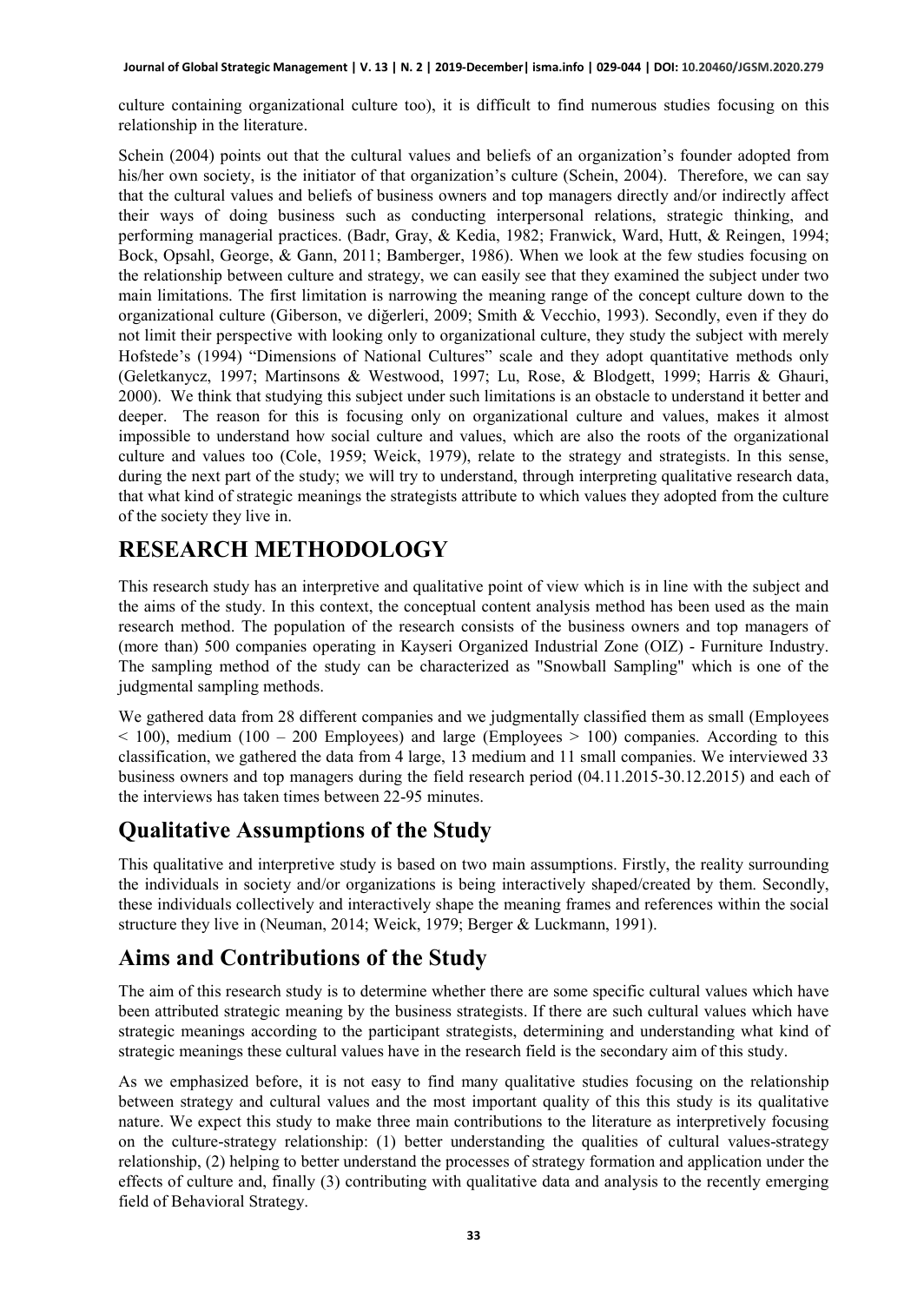# **Research Strategy**

As mentioned before, the main method for collecting data in the study is semi-structured in-depth interviews. We conducted the interviews ourselves in the participants' own working places in order to observe their working environments too. We interviewed the participants face to face and we carried out the interview procedure in three stages. The first step is the stage of acquaintance in which we tried to learn about personal information of the participants. In the second stage, we briefly explained to them what is meant by cultural values and beliefs in this study. Then, we attempted to learn and understand the basic cultural values affecting the way the participant strategists do business. In the third and final stage, the participants were given basic information on strategy, strategic aims and strategic decisions. Then we asked them to tell an important strategic decision they made in the last 2-3 years' history of their businesses.

We tried to apply triangulation procedures for increasing the trustworthiness of the study in every possible step of the research process (Brink, 1993; Pitney & Parker, 2009; Klenke, 2008). Firstly, we benefited not only the data coming from the interviews but also the data coming from the field observations and memos, in the analyze process.

| The Research Stages Triangulated          | <b>Triangulation Applications Conducted</b>   |  |  |
|-------------------------------------------|-----------------------------------------------|--|--|
| <b>Preparing the Conceptual Framework</b> | The conceptual framework has been formed as   |  |  |
|                                           | discussing with different academics from      |  |  |
|                                           | different areas of the social sciences.       |  |  |
| <b>Gathering Data and Transcription</b>   | We gathered field notes and observation notes |  |  |
|                                           | from the field.                               |  |  |
| <b>Coding Analysis</b>                    | We used Isabella's (1990) coding reliability  |  |  |
|                                           | application.                                  |  |  |
| Conceptualization                         | Final conceptualization has been formed       |  |  |
|                                           | according to the meetings with some of the    |  |  |
|                                           | participants and academics.                   |  |  |

|  |  | Table 1: Applications Of Triangulation In The Research Process |
|--|--|----------------------------------------------------------------|
|--|--|----------------------------------------------------------------|

On the other hand, we have had the help of a four-membered transcription team which consists of graduate students and research assistants in order to triangulate the transcription process of the interviews. Finally, we modified and used Isabella's (1990) coding reliability application for the reliability of the coding analysis procedure (Isabella, 1990, p. 13).

# **Coding Procedures**

In this study, we applied a three-staged coding process: (1) open coding, (2) axial coding and (3) coding to conceptualize (Charmaz, 2006; Strauss, 2003). In the stage of open coding, we coded the expressions that refer directly to cultural values and beliefs. In the stage of axial coding, we grouped the cultural values and management practices which have been coded in detail before, under the titles of the main value groups. Finally, we re-coded the previously coded expressions referring to both "cultural values" and "strategic meanings and expectations" under the title of "The Cultural Values Which Have Been Given Strategic Meaning" and formed "Table 1" as a result of this last coding procedure.

# **Background of the Study and the Position of the Researchers**

Kayseri city is geographically in the Central Anatolia region of Turkey. The city has a significant national and international reputation as a conservative (Islamic-oriented) trade and industry city. People who are form Kayseri is well-known for their remarkable trading and bargaining skills with their conservative (Islamic-oriented) way of life by the business world and the international press (Bilefsky, 2006; Lodhi, 2006). Additionally, Kayseri is also known as an exporting city (mostly furniture and steel doors) in Turkey (KAYSO, 2019). On the other hand, the furniture industry is regarded as a labor-intensive sector due to the certain features of furniture and subsidiaries manufacturing business (Erkekoğlu, Kılıçarslan, & Göknar, 2014). In this context, we observed Kayseri OIZ furniture industry as a conservative (traditions and family relations) and relatively religious (from the aspect of Islamic values and practices) socio-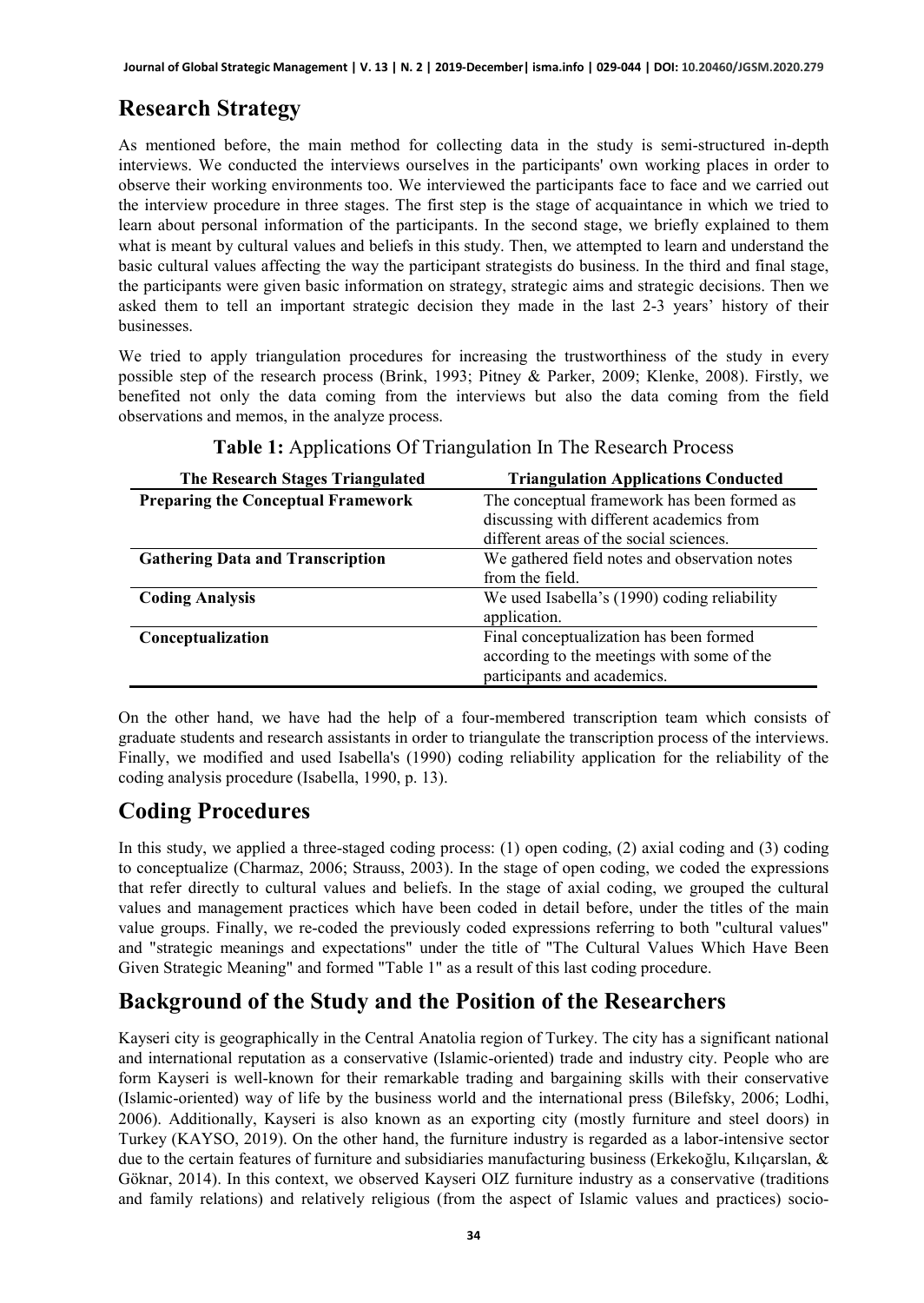economic structure. In this social environment, businessmen/women evaluate each other not only according to the certain financial indicators or common trading histories between them but also to the references of family relations and their acquaintances. Consequently, it was vital that we should use the same kind of family and acquaintance connections in order to reach the interviewees and to get their consents.

One of the researchers who conducted this study (Dr. Mehmet Ertem) is originally from Kayseri and completed most of his education life in this city. Moreover, he also worked in a furniture subsidiaries company as a foreign trade representative. Thus, it can be said that he is familiar with the target industry and social structure. On the other hand, the researcher has close relatives who are furniture business owners in Kayseri OIZ. Additionally, the researcher's (Dr. Ertem) academic familiarity with the research field comes from his experience of finishing the field survey of his Master Thesis (2011) in Kayseri OIZ furniture industry.

# **INTERPRETATIONS OF THE DATA**

As a result of the coding procedure, it is determined that the interviewed strategists have been attributed strategic meanings to many different cultural values. Those values are as follows:

- **Honesty**
- Helpfulness
- Sincerity
- Being Principled
- **Competitiveness**
- Leadership as Guidance
- Quick Decision Making
- Adaptability
- Considering the Intrinsic Value of Culture
- Managing Risks, Acting with Deliberation

The list above includes not only cultural values but also some important organizational values and management practices. This is because it is observed that the participants have evaluated some specific organizational values and managerial practices in terms of the values of their society's culture. Thus, the values and practices above and the strategic meanings attributed to them by the participant strategists will be examined during the following sections of the study, in detail.

#### **Honesty**

The meaning of honesty for the participant strategists has been shaped by their aim of maintaining their organization's long-term presence. The participants believe that behaving honestly in business life serves the aim of long-term organizational sustainability. In other words, they believe that they can give trust to their customers and suppliers as behaving honestly in their business relationships with them.

*Ours is a family business. The most important thing for us is honesty. We also have good relations with other companies. These good relations bring many positive things to us. In both long-term and short-term... (…) In the long run, humans… human relations… The people who know us become good references for us. In the following stages of our business, it provides us great convenience while working with other companies. In the short run, for example; even when we have an impossible thing to do with them, they help us and our job gets done immediately.*

We determined that the participants consider that such a reputation which comes from their honesty will have consequences such as running the interpersonal relations and the functional activities within the organization more smoothly and establishing new and better business relationships with their existing customers and suppliers.

Honesty stands out as the value that is most emphasized by the participants. In fact, honesty itself is defined as a kind of capital. This concept of capital here gains its meaning with the Islamic concept of "Bereket (The plentifulness which comes with the blessings of Allah)".

Nothing happens without honesty… Our ancestors don't waste their words… They said, "honesty itself is capital". Without honesty, without the values of **halal and haram, without having**  respect for the rights of your (business) partners, the concept we called "Bereket" remains disabled here. I mean, even if you earn 50.000 Liras this month, next month you lose it and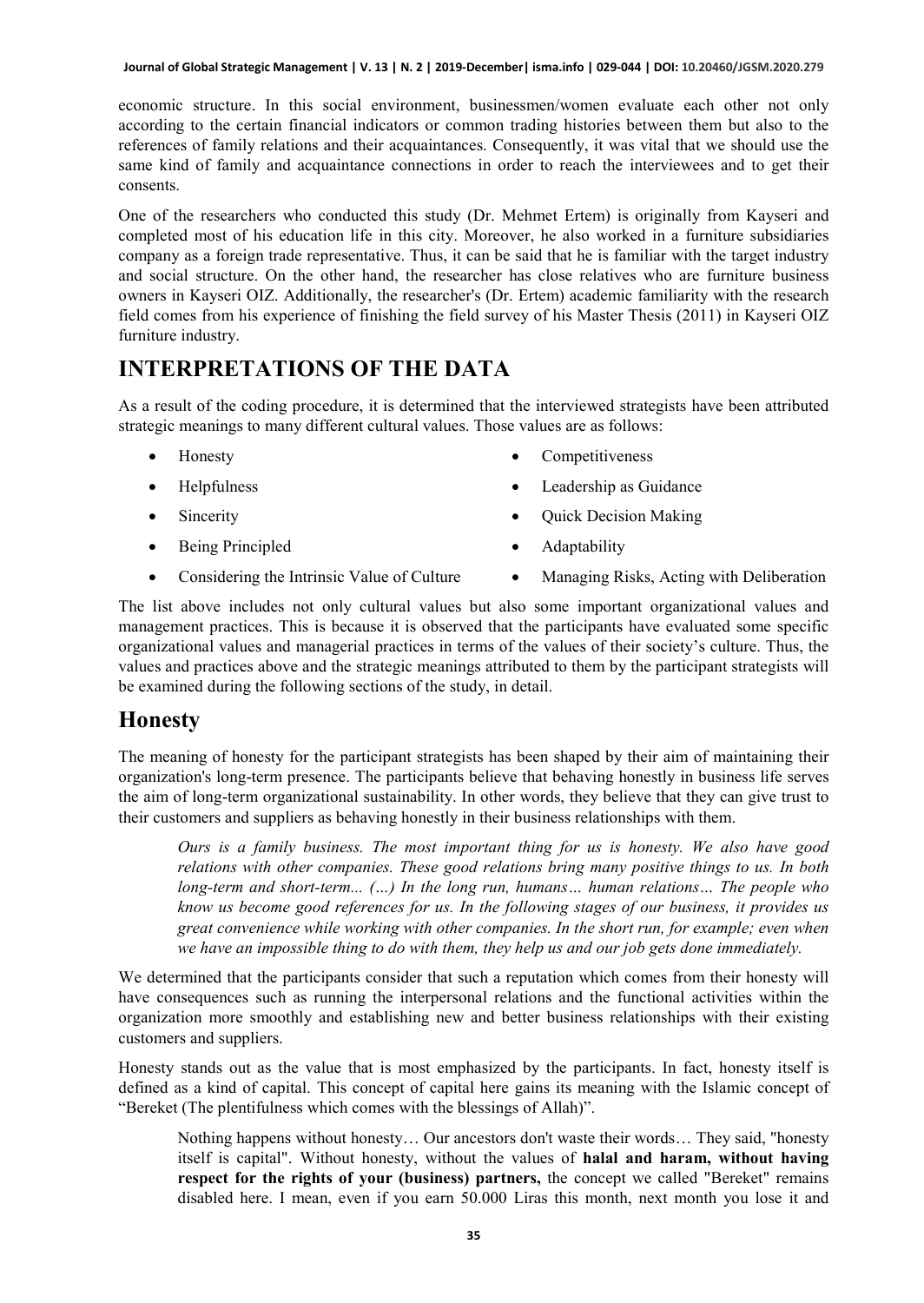additionally you have a debt of 50.000. Then you do not understand how it happens… This 50.000 goes and a debt of 50.000 comes. In a company which has "bereket", even if you earn just 10.000/month, you can save money and make your capital bigger.

The participants believe that when they behave honestly Allah will bless their company and business transactions with "bereket". As a result of this blessing with bereket, they will be able to run their business smoothly and they can genuinely benefit from what they earn, even if they do not earn much. In other words, they choose to make an acceptable amount of money (Satisficing) with bereket over earning more and more each and every time (Maximizing).

#### **Helpfulness**

Helpfulness is one of the cultural values which are attributed similar strategic meanings to honesty, by the participant strategists. The strategic meaning here is developing long-term and trust-based relationships with customers and/or suppliers as helping them at certain pointsof their business lives. The quoted expression below points directly to this situation.

*"I think this is one of the reasons why we have been holding in Kayseri for many years. We are keeping our promises and we help our suppliers from time to time. For example, I go to exhibitions or fairs with them to help. Even if those fairs are nothing related to my business, I sometimes go with them to help."*

We think that the helping behavior of the participant here comes from both a feeling of responsibility to the suppliers whom he has a personal history with and, more dominantly, a feeling of sustaining a longterm and un-problematic business relationship with his suppliers. We can clearly see here that the participant strategist attributes a strategic meaning to helpfulness.

#### **Sincerity, Principlism and Considering the Intrinsic Value of Culture**

In the minds of participant strategists, the values of sincerity and principlism seem to be a set of values. This set of values is a structure consists of these two values and it is based on believing the intrinsic values of the cultural values. Thus, we examine them under the same title with the concept of intrinsic value. For the participants, sincerity takes two different forms: the first one is the sincerity against cultural values (attributing intrinsic value to them genuinely) and the second one points at the sincerity in interpersonal relations. The expression below belongs to a participant who is evaluating the role of sincerity in organizational context in terms of the advice he had taken from his mentor when he was younger.

*Yes, we never close the doors of our offices. One of our older brothers (not family, an older person whom he respects very much) says this… He worked as a marketing manager for more than 13 years in a very big furniture company. He had a saying… I never forget his saying... We had long conversations with him on those days… He said once... Companies can grow bigger and bigger... They can become larger, they can become stock companies, holdings may be… maybe international they become… But if you close the doors in a company (closing the doors of the rooms in the company) it means the sincerity is limited by the doors… for both managers and lower level employees… He told me this… and it touched me…"*

He tells here that the lack of sincerity can cause a distortive effect on both the relations between employees and higher levels and the relations within the top managerial level and this situation explicitly means having problems with conducting (strategic or tactical level) organizational processes. From this point of view, we can observe how valuable sincerity is, in terms of organizational sustainability.

Expressions referring to the sincerity in the external relations with customers and suppliers have also taken place in the data. For example, the expression below belongs to a participant who believes the importance of being sincere towards his customers. He is willing to be sincere to his customers according to the advice of his father and he believes that if he does not behave them sincerely, this will harm his business.

*"The most important advice of my father to me is sincerity/genuineness. Sincerity in customer relations, sincerity in business transactions… (…) It means… Not sauciness or levity… But being*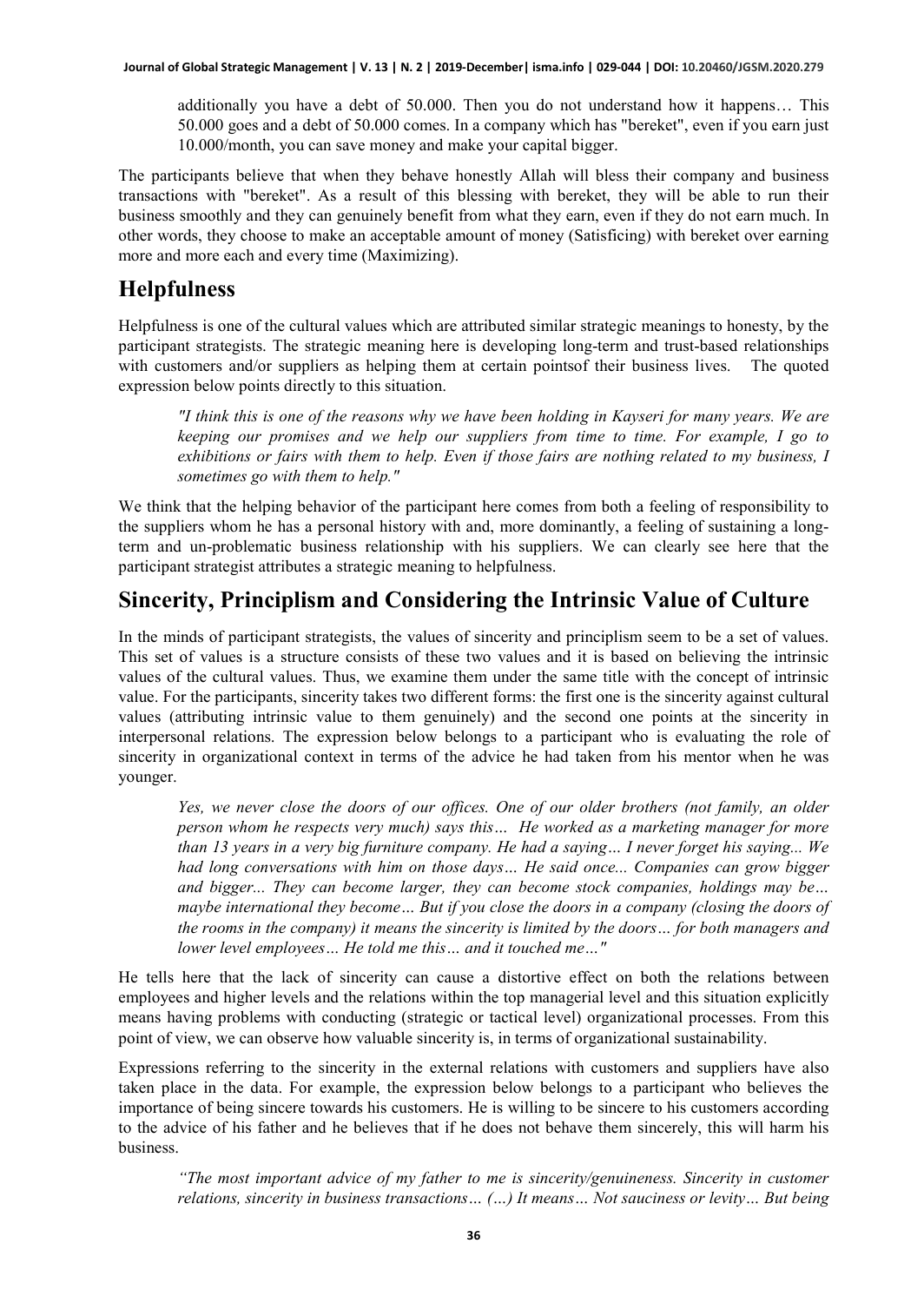*genuine, being sincere to them while communicating with them. If it is not sincere, it is pretended… and being pretended in the relations makes us concede a goal (using a football/soccer term) in the long run."*

At this point, we have to mention that, the sincerity of the relationship between individuals and the value of sincerity itself take place as a subject which is emphasized by the participants in the data. In other words, a strategist should see sincerity and also the other values like honesty or helpfulness as principles which have intrinsic value in themselves and he/she should behave in a principled fashion as a business person. The expression below reflects this kind of state of mind.

*Firm X is an ideal firm for me. A firm which has principles… It means they do not cheat people and they do not let anyone cheat them. There is a saying "Being a man like a (decent) man"… They are like that… They make you say "Yes that's how decent businessmen should behave! That's the way of doing proper business!". I mean they are not like market-oriented businessmen... They have principles… They have a philosophy… a way of thinking…. They have measures other than the market circumstances... They have serious reference points… I mean their point of view is not mere profit-oriented but human-oriented…"*

In addition to its intrinsic values, the participant believes that having a principled stance in business activities has an instrumental value too, as facilitating to reach the basic goals of doing business like making profit.

*"I mean, if you ask the man (he refers to an organizational customer he has met before) why do you buy the goods of this firm? I mean if I reached to all of my customers and ask them why they prefered us to do business. They would say "They are light-handed (a Turkish trade idiom, means if you buy from them you won't have problems with the goods you bought, from all aspects) ... They are principled… They follow up their goods after selling us…*

Here the expression "following up" refers to a proper after-sale support and being easy to communicate even after the sale. On this context, it is said here that having a principle to provide after-sales support no matter what, is a reason for a company to be preferred over its rivals.

#### **Competitiveness**

Other than the cultural values mentioned before, competitiveness or (with one of the participants' own expression) "the feeling of being in a race" also takes place in the data as a value which has been attributed strategic meaning. The participants construe competitiveness and the feeling of being in a race with others as values that help their firms to renew themselves against the rapid change in the market and to keep up with their rivals. In here, attributing such importance to the competitiveness from the aspect of its instrumental value is an approach which is compatible with the related literature. The expressions below point at this particular meaning attributed to the value of competitiveness.

*"For example, I never want to bring this company down. I never want this company to become a headache for the boss as an ambitionless, unchanging/stable, status quo supporter firm among other companies of the world. This one is a competitive company too. This is one of the most competitive companies of the holding group. I want this company to make efforts for constantly growing and developing. Because succeeding is like swimming against the current. If you stop renewing yourself, you drop behind because you are swimming against the current. You should be seeking constantly, making continuous efforts in order to keep your position and go further. If you do not keep up with the innovations and the change in the market, it means you slip down to the bottom."* 

Conversely, we came across with expressions which were giving a negative meaning to the value of competitiveness, in the data. Those expressions emphasize the importance and virtuousness of racing or competing not with others but yourself. The expression below belongs to a participant high-level manager and includes his thoughts about the business owners of the company he works for.

*… Moreover, they race/compete with no one but themselves. This is very important. I've seen this in other firms I worked, it is very important. Somebody does that, somebody does this… They don't care what others do. Yes, they look at the outside but just for checking themselves, not for forming their business according to them.*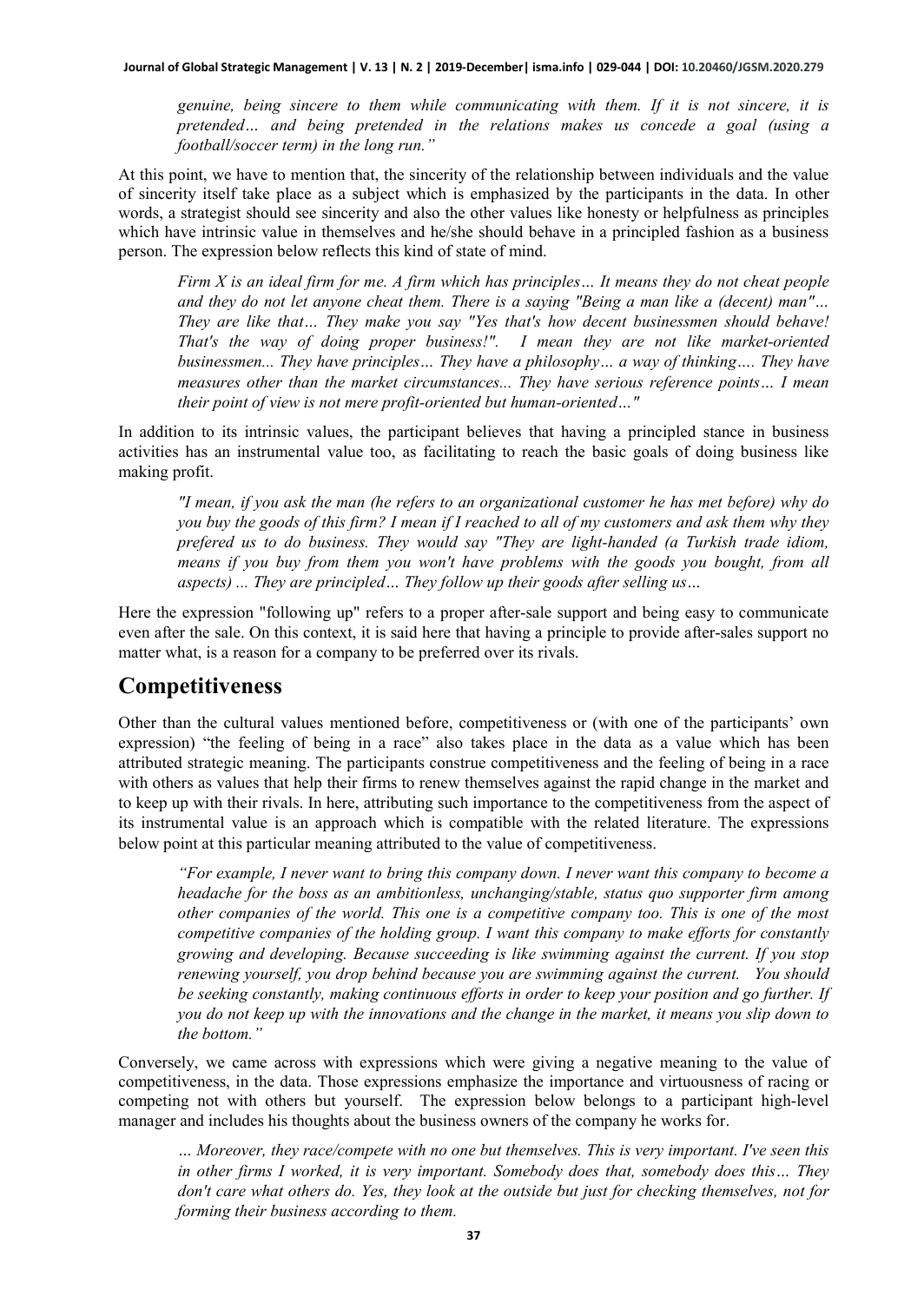# **Leadership as Guidance, Quick Decision Making and Adaptability**

The strategists who have contributed to the research, attribute strategic meanings to some values and practices for the purpose of gaining sustainable competitive advantage in the market. Those values and practices can be summed up as follows:

• Leadership as Guidance • Quick Decision Making • Adaptability

The participants who are natural leaders of their companies give a strategic meaning to the guidance role of leadership. The participant below defines his role in the company with a metaphor: "Navigation Device". He says he is a navigation device guiding his organization to adapt to its competitive environment and to conduct the complex organizational activities and processes correctly and rapidly.

*"In fact, my basic responsibility is to set a system which is working smoothly and to change and adjust it when necessary. Additionally, to observe the suitability of the changes and adjustments made and correctly locating the decisions I made for these changes and adjustments, in the system. For example, I need to change and modify this system when the circumstances of the competition change. I need to stimulate this system when a significant change occurs in our customer profiles, employee portfolios, needs or perceptions of our customers or in our legal environment. (…) Basically, I consider myself not as someone behind the wheel but a navigation device. There is a location to arrive and I tell where to turn right or left and which is the right direction. I give feedback about the righteous direction but there are other people behind the wheel."*

In other respects, the participants mentioned in the data that some important situations including conflicts between the partners or lack of team spirit in superior-subordinate relationships might prevent the company to reach its goals as causing results like "Strategic Blindness" or not being able to keep up with the change. The following expression is the last part of a real story shared by a participant strategist. In the story, the partners of a company could not see their company is "sinking" just because of the conflict between them.

*"You know X firm… It's a modular furniture company. They are one of the oldest firms in the market. It was impossible for them to go down… They had profit margins like %50 or more maybe. But a clash between the partners… The one who is responsible with the finance department says something, the one responsible with the manufacturing department says another thing and they argue... And so on… Because of the heavy psychological atmosphere of the clash, they were not able to see their firm was going down. This kind of problems occur…"* 

The strategists consider the lack of ability to make quick and accurate decisions, and thus not being able to keep up with the rapid changes in the environment as a major strategic threat like a situation of inconsistency between partners.

*"The problem of rapidly moving companies is failing to adapt to the change in their environment and this is what shortens the lifetimes of Kayserian companies. For example, I know this very well that If there is someone in my company who is distorting the adaptation ability of us, I must either educate and correct him/her or send him/her out of the company. Now the situation is clear and certain like this. Because we don't have enough time. We cannot spend 3 or 5 years for dealing this."* 

#### **Managing Risks and Acting with Deliberation**

The participants attribute great importance to certain skills (such as adaptability, quickness, and accuracy in decision-making) and aims (the strategic ones such as growth and gaining sustainable competitive advantage). However, for most of them, giving importance to these skills and aims never means recklessly pursuing them without taking the possible risks into consideration. In this context, we observed (significant numbers of) expressions in the data which are emphasizing the importance of acting with deliberation or managing risks. These expressions which are mostly in the form of idioms or advice of elders as follows: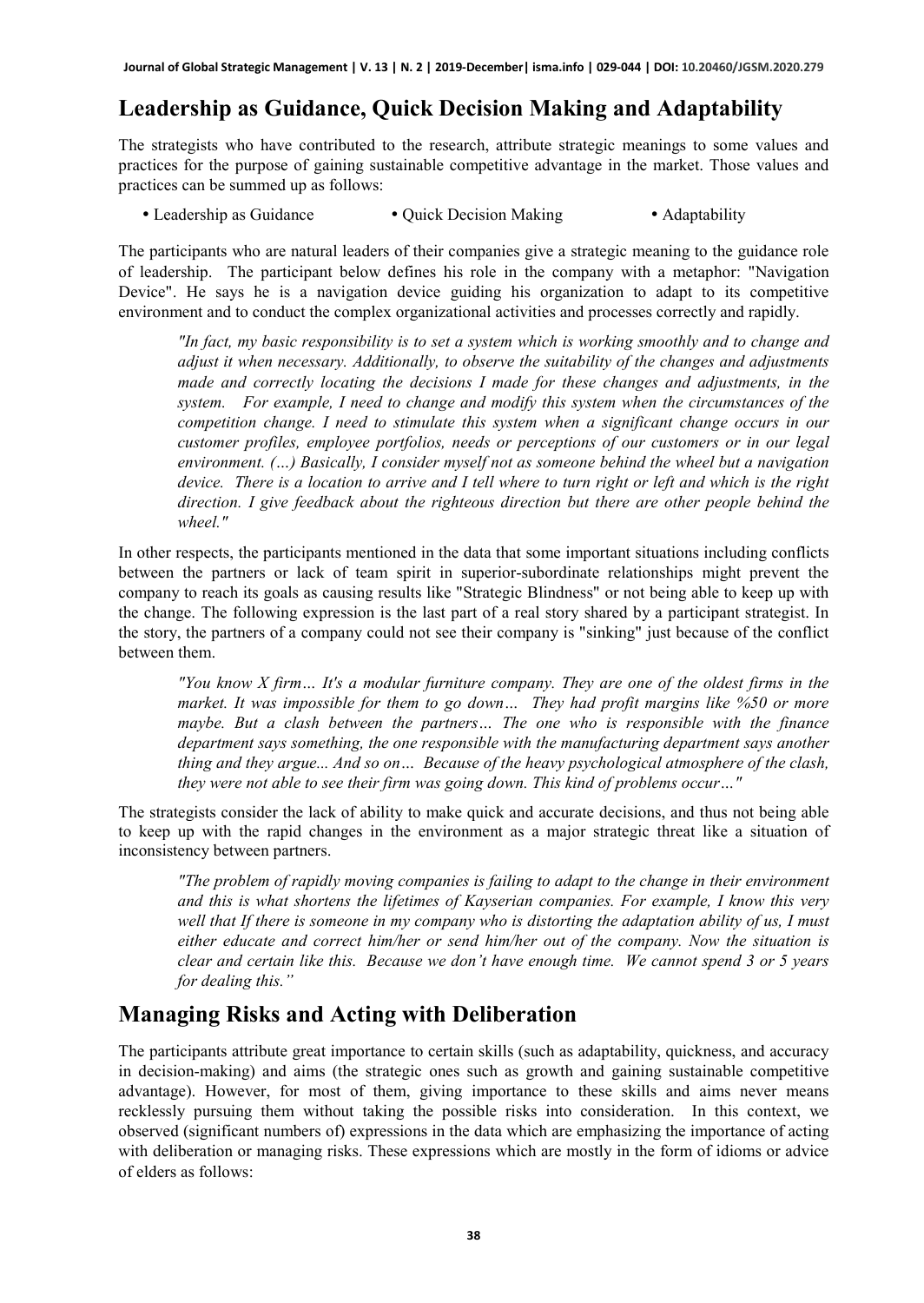- Do not put all your eggs in just one basket.
- Don't be greedy, do business comfortably.
- Do not dive in the water if you do not see its bottom.
- If you have 10 Liras use just 5 Liras for doing business

The first advice would sound familiar to anyone who has taken Finance 101. It is the first and most important principle of risk management. The interesting point here is the participant below refers to this principle as a piece of advice he took from his elders during his childhood.

*"(…) I always tell this to people… They (our elders) taught us this in our childhood that you shouldn't put all your eggs in one basket. If you put your eggs in more than one baskets, you can save at least some of your eggs in case of an accident. This is how we grow up in Kayseri."* 

The same participant mentions the second expression as another advice he took from his elders in his childhood. He also associates this advice with Kayseri's geographical location.

*"When we were growing… Our elders taught us when we were children. They said: "Do not dive in the water if you don't see its bottom! Keep your feet on the ground". Even now… I am an adult now and I still do not dive in the water deeper than my height. Maybe it's related to the geographical location of Kayseri. We do not have a sea in here. So… We cannot swim well… But maybe it is about our elders… They wanted us to be safe from all aspects…"* 

We also observed that some of the participant strategists negatively interpret the state of ambitiously pursuing goals for gaining more and more each time. The following expression states such an interpretation.

*"In this company, we do not try to sell our goods to everyone possible. We do not try to conquer the entire market. We do not try to make "too much money". Our principle is to work with honest firms who are keeping their words and doing quality work. We have 10-15 customers who have these qualities. We work just with them. If their need increases, we increase our production. If their need decreases, we decrease production. We work according to them. We work with reputable customers so that we don't have problems with business transactions. … And we keep our promises too... If it is necessary, we work with our employees to help them but we finish our work at the right time. We have a clean business… We do business smoothly. This point is where our decades of business experience brought us."*

In short, the idea here is "being overambitious brings harm to the business". Along with this idea, the last advice from the list emphasizes the necessity of regarding a harmony between the capital and the size of the venture.

*"Those who are "hunting birds as using other people's stones (Turkish idiom means: doing business without a strong capital as using checks or other legal paper instruments)", who are doing 10 Turkish Liras business even if they have even less than 5 Turkish Liras in their pockets… They are suffering from bad surprises… But the ones like E… Furniture Company… Those who have strong operational capital… Those who are doing 5 Liras business even if they have 10 Liras in their pockets… They do not face bad surprises… They are more steady and strong… They live longer in this business arena… Because Turkiye is a critical country with many economic crises. There are problematic areas around us... You know... The Middle East… etc."* 

According to the participant strategist, companies and business people should use half of the capital they posses and keep half of it as a precaution for bad surprises. Thus, they would be able to sustain their presence in the business arena for a long time period.

#### **CONCLUSION**

Consequently, we determined that the participant strategists attribute strategic meanings to specific cultural (and/or organizational) values and managerial practices. Those values and practices can be classified under three main titles:

• Strategic Sustainability • Strategic Competitive Advantage • Strategic Adaptability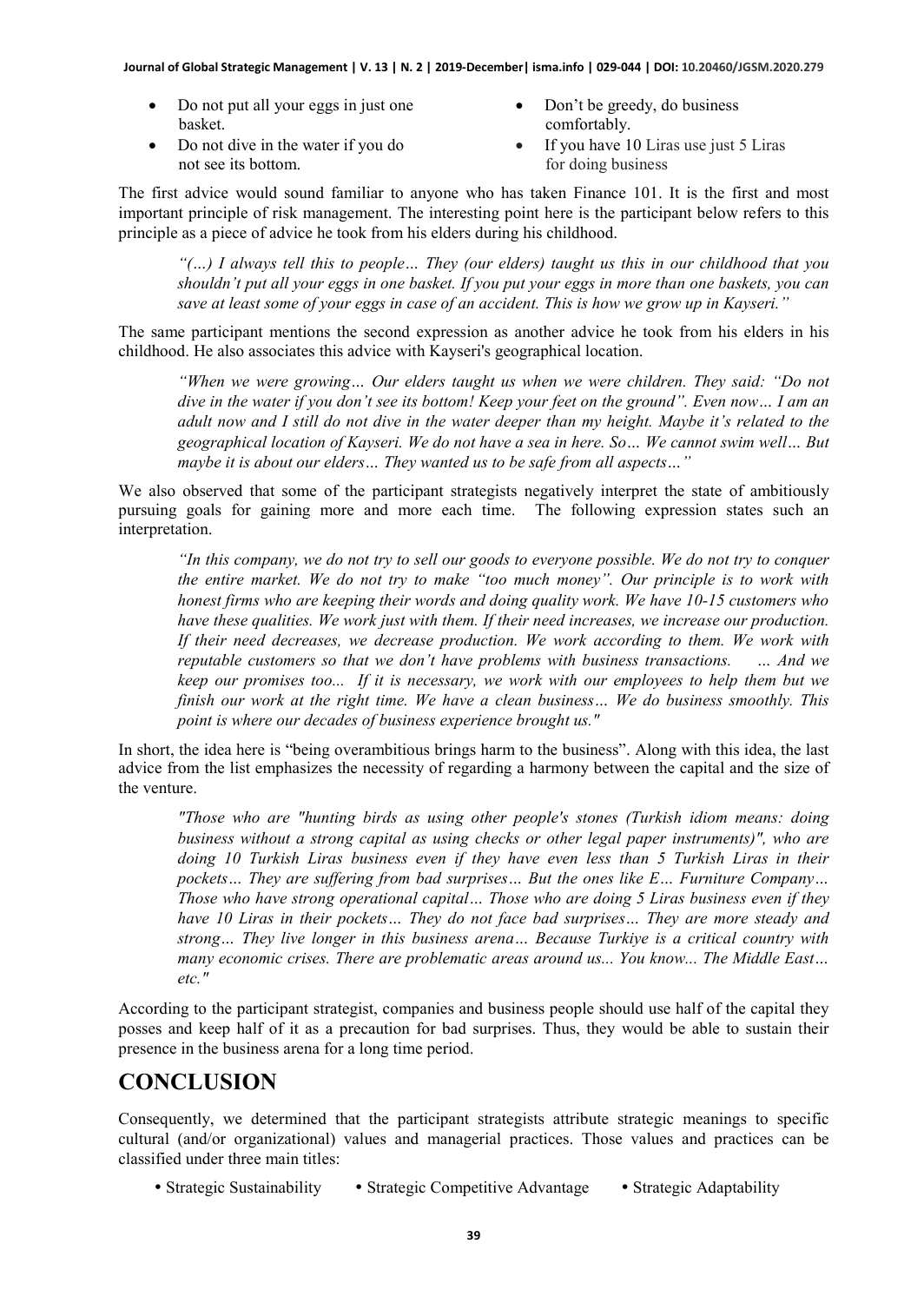According to the strategists participated in our research study, strategic sustainability means sustaining the presence of the firm in long-term. This term also includes developing, planning and applying the activities that bring strategic sustainability to the company. In this context, the participant strategists think that they can obtain strategic sustainability as developing closer and trust-based business relations with their customers and suppliers. They believe they should genuinely possess and exhibit some important values like honesty, sincerity, trustability, and helpfulness in order to develop such kind of a close relationship with their customers and suppliers.

The second title above represents "Strategic Competitive Advantage". According to our research field, strategic competitive advantage means surpassing their rivals in the long-run. In the context of this title, the participant strategists attribute strategic meaning to the values and practices of competitiveness, quick decision-making, leadership as guidance and adaptability. We evaluate this situation as a natural result which is compatible with the existing related literature.

Finally, the last title is "Strategic Adaptability". In the data, this title gains its meaning in terms of acting precautiously, preventing strategic blindness and having harmony in both external and internal environments. At this point, we must say that the strategists consider managing risks as the most important step of acting precautiously while making strategic moves. On the other hand, the strategists evaluate the characteristics of the interpersonal relations within the organization and to create a team spirit among employees, in terms of avoiding disharmony in the internal environment and preventing toplevel management's strategic blindness stemming from the conflicts among them.

| <b>Cultural Values</b>         | <b>Attributed Strategic Meanings</b>   |  |  |
|--------------------------------|----------------------------------------|--|--|
| Honesty                        | <b>Long-term Sustainability</b>        |  |  |
| Role of the Leadership         |                                        |  |  |
| Trust                          |                                        |  |  |
| Sincerity                      |                                        |  |  |
| Positive Reputation            |                                        |  |  |
| Helpfulness                    |                                        |  |  |
| Partnership Relations          |                                        |  |  |
| <b>Quick Decision Making</b>   | <b>Strategic Competitive Advantage</b> |  |  |
| Leadership as Guidance         |                                        |  |  |
| Adaptability                   |                                        |  |  |
| Competitiveness                |                                        |  |  |
| <b>Risk Management</b>         | <b>Strategic Deliberateness</b>        |  |  |
| <b>Interpersonal Relations</b> | <b>Strategic Blindness</b>             |  |  |
| Team Spirit                    | <b>Organizational Adaptability</b>     |  |  |

| Table 2: Cultural Values And Attributed Strategic Meanings |  |  |  |  |
|------------------------------------------------------------|--|--|--|--|
|------------------------------------------------------------|--|--|--|--|

We believe that conducting other qualitative and interpretive researches focusing on the relations between cultural values and more specific strategic phenomena and processes like strategy formulation, strategic thinking, strategic alignment or strategy implementation for further efforts on this subject is important. We also believe that developing a "Strategic Values Scale" in the future which will be based on the future knowledge accumulated by further qualitative research efforts focusing on this subject is important and essential.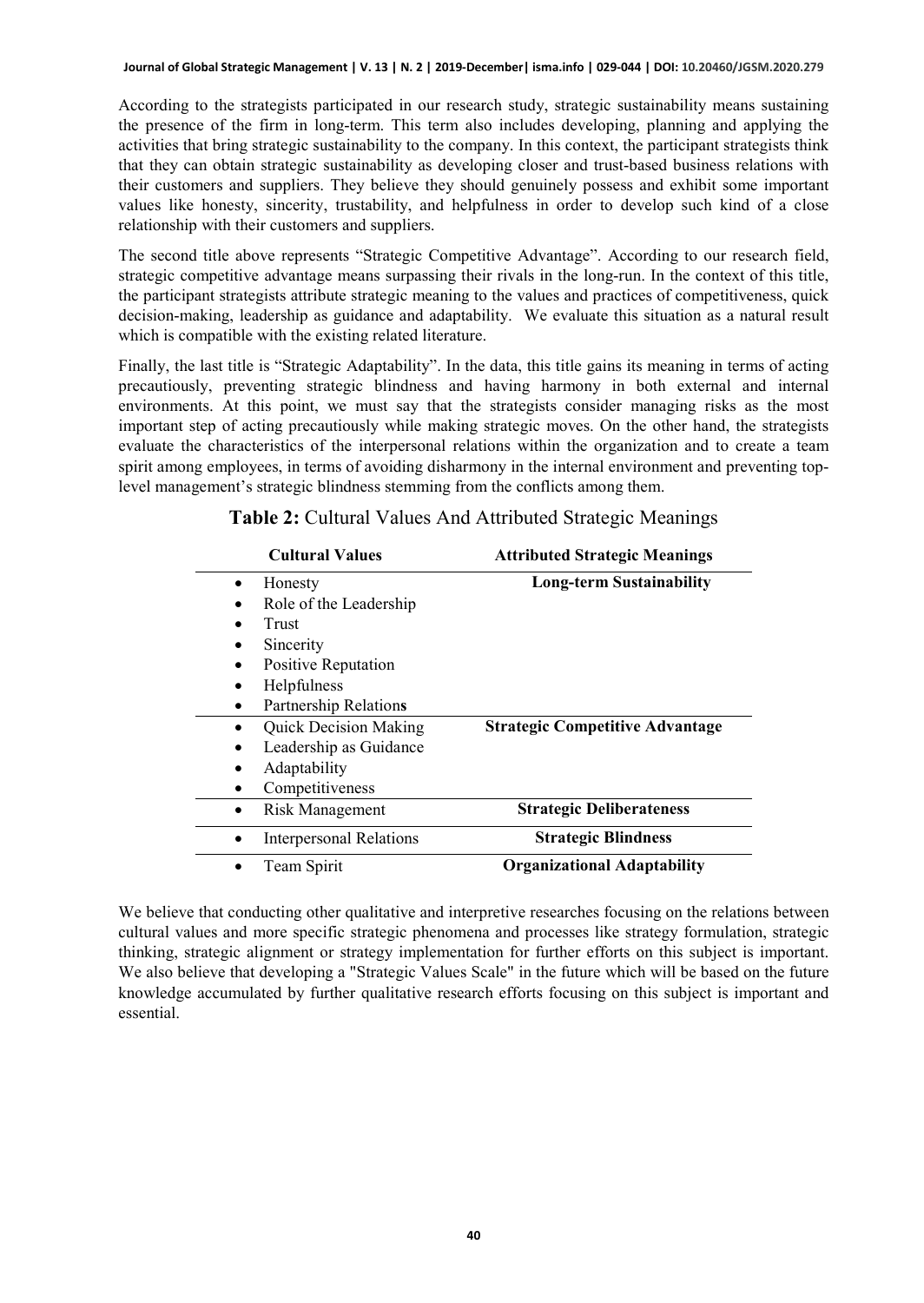# **REFERENCES**

Ansoff, H. I. (1957). Strategies for Diversification. Harvard Business Review, 35(5), pp. 113-124.

Badr, H. A., Gray, E. R., & Kedia, B. L. (1982). Personal Values and Managerial Decision Mamking: Evidence from Two Cultures. Management International Review, 22(3), pp. 65-73.

Bamberger, I. (1986). Values and Strategic Behavior. Managent International Review, 26(4), pp. 57-69.

Barney, J. B. (1986). Organizational Culture: Can It Be a Source of Competitive Advantage? Academy of Management Review, 11(3), pp. 656-665.

Berger, P. L., & Luckmann, T. (1991). The Social Construction of Reality: A Treatise in the Sociology of Knowledge . Penguin Books.

Bettenhausen, K., & Murnighan, J. K. (1985). The Emergence of Norms in Competitive Decision-Making Groups. Administrative Science Quarterly(30), pp. 350-372.

Bock, A. J., Opsahl, T., George, G., & Gann, D. M. (2011). The Effects of Culture and Structure on Strategic Flexibility during Business Model Innovation. Journal of Management Studies, 49(2).

Bradley, B. (1998, August). Extrinsic Value. Philosophical Studies: An International Journal for Philosophy in the Analytic Tradition, 91(2), pp. 109-126.

Brink, H. I. (1993). Validity and reliability in qualitative research. Journal of the Democratic Nursing Organisation of South Africa, 16(2), pp. 35-38.

Charmaz, K. (2006). Constructing Grounded Theory: A Practical Guide Through Qualitative Analysis. London: Sage Publications.

Cole, A. (1959). Business Enterprise in Its Social Setting . Cambridge, MA: Harvard University Press.

Erkekoğlu, H., Kılıçarslan, Z., & Göknar, H. (2014, Temmuz-Aralık). Kayseri İlinin Mobilya Sektörü Rekabet Gücü: Açıklanmış Karşılaştırmalı Üstünlük Endeksi. Erciyes Üniversitesi İktisadi ve İdari Bilimler Fakültesi Dergisi(44), pp. 1-22.

Ertem, M., & Kılınç, İ. (2017). Culture on Strategic Decision-making: Janissaries and Mercenaries. Electronic Journal of Social Sciences, 17(68), pp. 1337-1373.

Franwick, G. L., Ward, J. C., Hutt, M. D., & Reingen, P. H. (1994). Evolving Patterns of Organizaitonal Beliefs in the Formation of Strategy. Journal of Marketing, 58(2), pp. 96-110.

Geertz, C. (1973). The Interprtations of Cultures. New York: Basic Books.

Geletkanycz, M. A. (1997). The Salience of Culture's Consequences: The Effects of Cultural Values on Top Executive Commitment to the Status Quo. Strategic Management Journal, 18(8), pp. 615-634.

Giberson, T. R., Resick, C. J., Dickson, M. W., Mitchelson, J. K., Randall, K. R., & Clark, M. A. (2009). Leadership and Organizational Culture: Linking CEO Characteristics to Cultural Values. J Bus Psychol(24), pp. 123-137.

Goelzer, P. G. (2003). Effects of National Culture on Organizational Culture .

Golden, K. A. (1992, January). The Individual Organizational Strategies for Action in Highly-Ordered Contexts. Journal of Management Studies, 29(1), pp. 1-21.

Guth, W. D., & Tagiuri, R. (1965). Personal Values and Corporate Strategy. Harvard Business Review.

Hamel, G., & Prahalad, C. K. (1984). Competing for The Future. Boston: Harvard Business School Press.

Hannan, M., & Freeman, J. (1977). The Population Ecology of Organizations. American Journal of Sociology(82), pp. 929-964.

Harris, S., & Ghauri, P. (2000). Strategy formation by business leaders: Exploring the influence of national values. European Journal of Marketing, 34(1/2), pp. 126-142.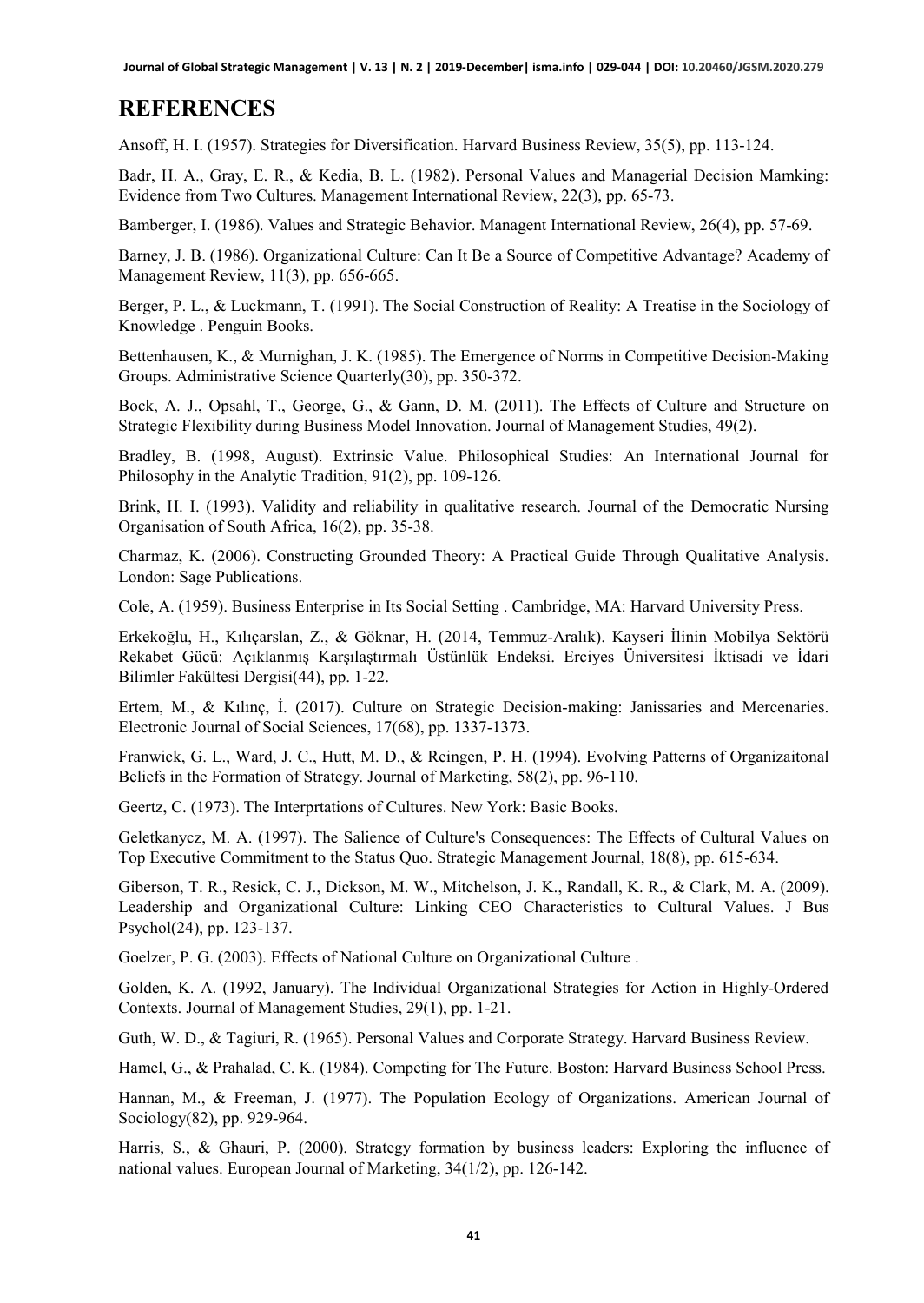**Journal of Global Strategic Management | V. 13 | N. 2 | 2019-December| isma.info | 029-044 | DOI: 10.20460/JGSM.2020.279**

Hedberg, B., & Jonsson, S. A. (1977). Strategy Formulation as a Discontinous Process. International Studies of Management and Organization, 7(2), pp. 88-109.

Hickson, D., & Hinnings, C. (1971). Strategic Contingencies Theory of Intraorganizational Power. Administrative Science Quarterly(16), pp. 216-229.

Hofstede, G. (1983). Culture's Consequences: Int. Differences in Work Related Values. London: Oxford University Press Inc. .

Hofstede, G. (1984). Culture's Consequences: Int. Differences in Work-Related Values. SAGE Pub.

Horney, K. (1994). Self-Analysis. Norton Company Inc.

Huo, Y. P., & McKinley, W. (1992). Nation as a Context for Strategy: The Effects of National Characteristics on Business-Level Strategies. Management International Review, 32(2), pp. 103-113.

Isabella, L. A. (1990). Evolving Interpretations as a Change Unfolds: How Managers Contrue Key Organizational Events. Academy of Management Journal, 33(1), pp. 7-41.

Johnson, G., Scholes, K., & Whittington, R. (2009). Fundamentals of Strategy. Essex: Pearson Education Limited.

Klenke, K. (2008). Qualitative Research in the Study of Leadership. Emerald Group Pub. Ltd. .

Kroeber, A. L., & Kluckhohn, C. (1952). Culture: a Critical Review of Concepts and Definitions. By A.L. Kroeber and C. Kluckhohn, with the Assistance of Wayne Untereiner and Appendices by Alfred G. Meyer. The Museum.

Lewis, D. (1996-a). The Organizational Culture Saga – From OD to TQM: A Critical Review of the Literature. Part 1 – Concepts and Early Trends. Leadership and Organization Development Journal, 17(1), pp. 12-19.

Lewis, D. (1996-b). The Organizational Culture Saga – From OD to TQM: a Critical Review of the Literature. Part 1 – Applications. Leadership and Organization Development Journal, 17(2), pp. 9-16.

Lindblom, C. E. (1959). The Science of Muddling Through . Public Administration Review, 19(2), pp. 79 – 88.

Lu, L.-C., Rose, G. M., & Blodgett, J. G. (1999). The Effects of Cultural Dimensions on Ethical Decision Making in Marketing: An Exploratory Study. Journal of Business Ethics(18), pp. 91–105.

Mantere, S. (2013, June). What Is Organizational Strategy? A Language-Based View. Journal of Management Studies, 50(8), pp. 1-19.

March, J., & Simon, H. (1958). Organizations. New York: John Wiley.

Martinsons, M. G., & Westwood, R. I. (1997). Management information systems in the Chinese business culture: An explanatory theory. Information & Management(32), pp. 215-228.

Miller, D., & P.H.Friesen. (1980). Momentum and Revolution in Organizational Adaptation. Academy of Management Journal, 4(23), pp. 591-614.

Mintzberg, H. (1979). Patterns In Strategy Formation. International Studies of Management and Organization,  $9(3)$ , pp.  $67 - 86$ .

Mintzberg, H. (1985, July - September). Of Strategies, Deliberate and Emergent. Strategic Management Journal $(6)$ , pp.  $257 - 272$ .

Morgan, G. (1986). Images of Organization. SAGE Publications.

Neuman, W. L. (2014). Social Research Methods: Qualitative and Quantitative Approaches. Essex: Pearson Education Limited.

P.F.Drucker. (1985). Innovation and Entrepreneurship: Practice and Principles. Harper&Row.

Pettigrew, A. M. (1979). On Studying Organizational Cultures. Administrative Science Quarterly, 24(4), pp. 570–581.